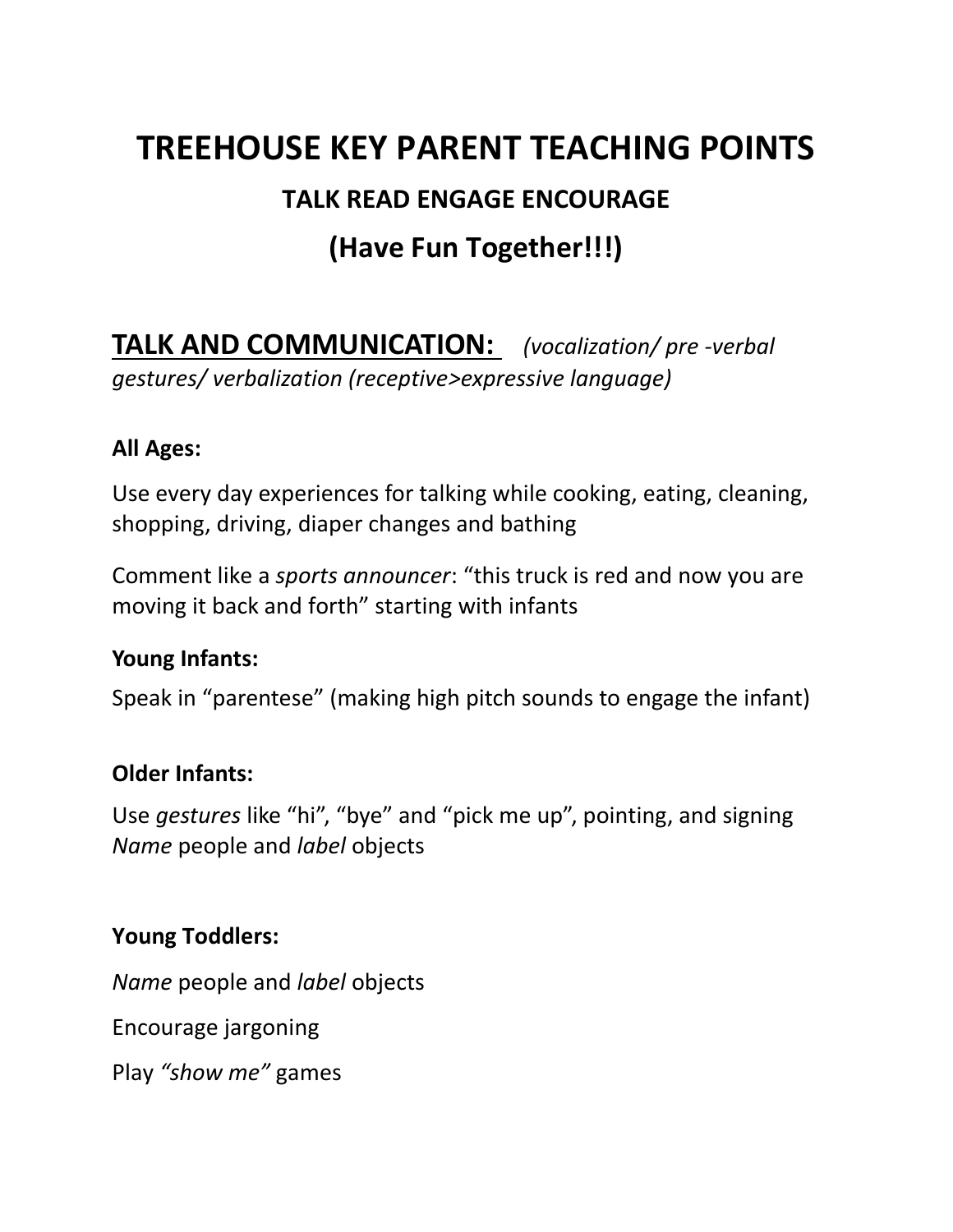#### **Older Toddlers:**

Play *"tell me" ("what's that?")* games and "*fill in the blank"* games ("I like to play with  $\qquad$  ")

Ask your child questions

### **READ:**

#### **Young and older infants:**

Start *early* and read together regularly

Read in an *excited* manner/ use the time to *cuddle* together

Let *infants* handle books and turn pages – they may want to put the book in their mouth or read the same book over and over

*Point out* and *name and label* objects in the book

It is not necessary to read all of the words but use the occasion to playfully point out pictures and keep it *interactive*

#### **Young Toddlers:**

*Name and label* objects in the book

Play "s*how me"* games

#### **Older Toddlers:**

Play *"tell me"* games and "fill in the blank" games

Ask your child *questions* about what you are reading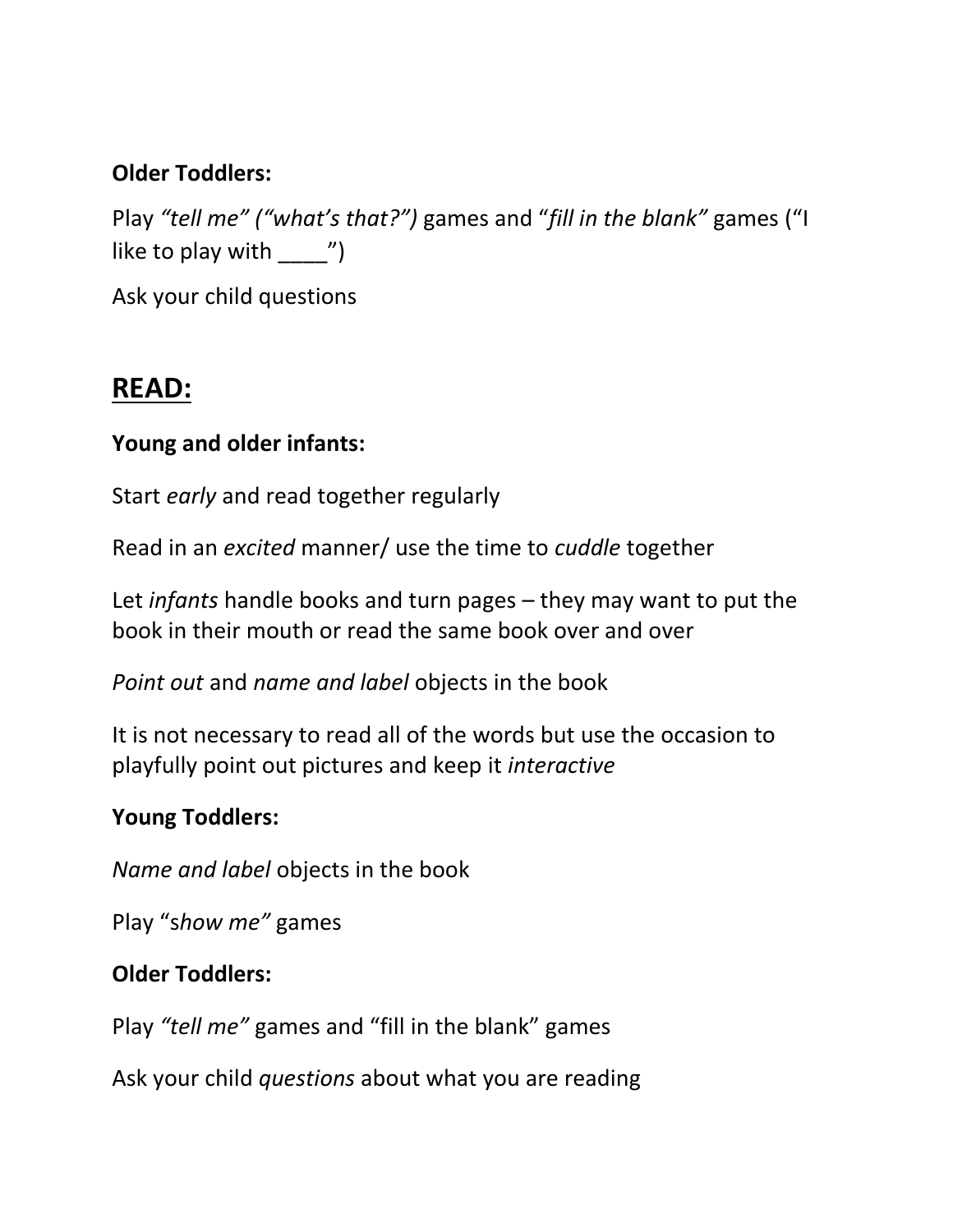## **ENGAGE:**

**Motor Skills:** *(Head to toe)*

#### **Young Infants:**

Tummy time

#### **ALL AGES:**

Get babies to grab, roll, crawl, cruise, walk or run *towards something interesting* that is just out of reach and play *chase me* games

**Play and Learning:** *(does "with" objects (mouthing)/ does "to" objects (experiments)/ objects have functionality/ imaginary play)*

### **All Ages:**

Sing and dance together

Let your child take the lead

### **Young Infants:**

Use safe objects that they can put in their *mouth* like pacifiers and rattles

#### **Older Infants:**

Let them examine, handle, drop, roll, and bang household objects such as balls, large blocks, cups, pots, spoons, etc.